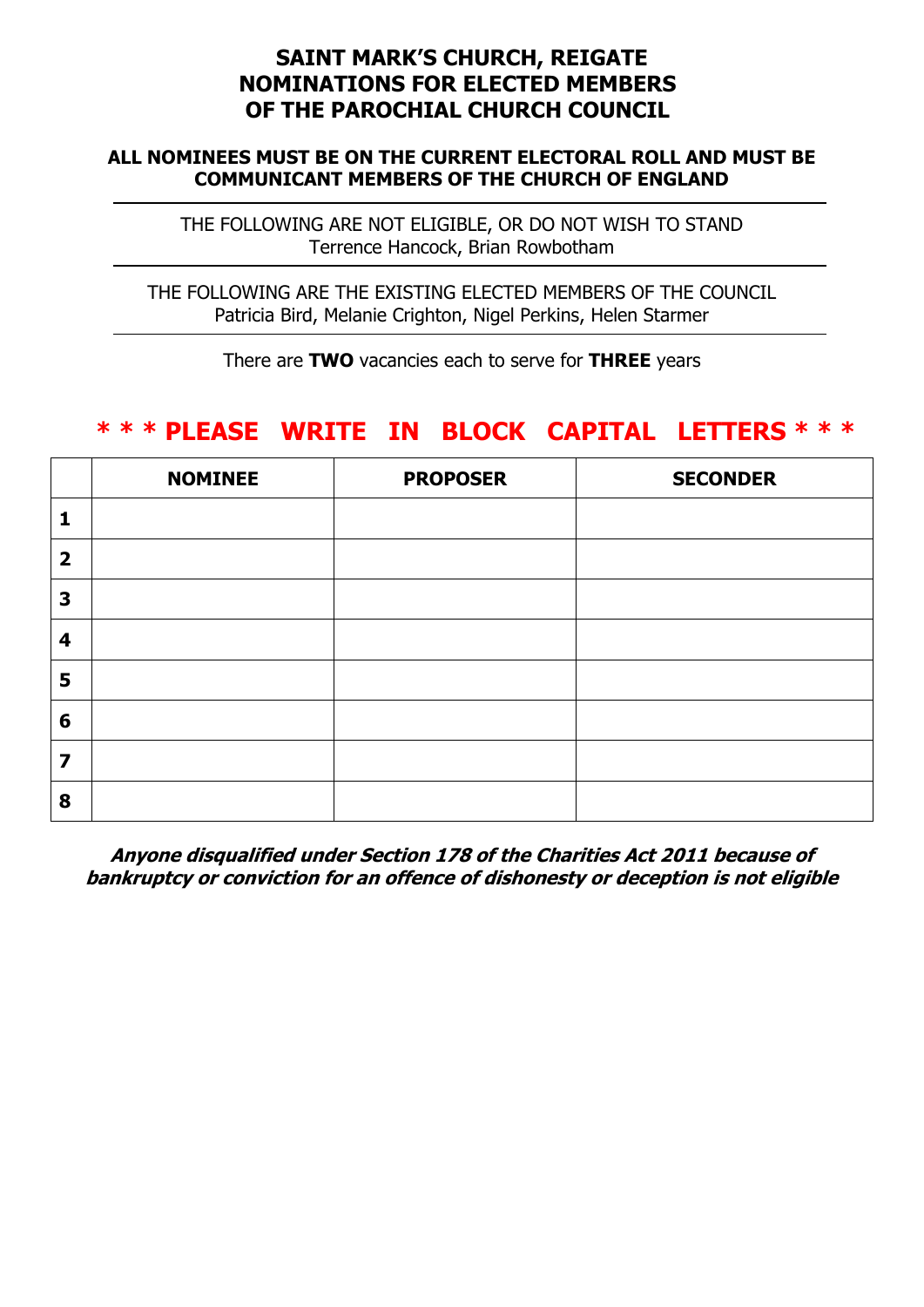### **SAINT MARK'S CHURCH, REIGATE NOMINATIONS FOR DEANERY SYNOD REPRESETATIVES**

### **ALL NOMINEES MUST BE ON THE CURRENT ELECTORAL ROLL AND MUST BE COMMUNICANT MEMBERS OF THE CHURCH OF ENGLAND**

THE FOLLOWING ARE NOT ELIGIBLE, OR DO NOT WISH TO STAND

#### THE FOLLOWING ARE THE EXISTING REPRESENTATIVES

Sara Johnson, Sarah Walker, Suzanne Baker-Hedge

#### There is **ONE** vacancy to serve for **ONE** year

## **\* \* \* PLEASE WRITE IN BLOCK CAPITAL LETTERS \* \* \***

|                | <b>NOMINEE</b> | <b>PROPOSER</b> | <b>SECONDER</b> |
|----------------|----------------|-----------------|-----------------|
|                |                |                 |                 |
| $\overline{2}$ |                |                 |                 |
| 3              |                |                 |                 |
| 4              |                |                 |                 |
| 5              |                |                 |                 |
| 6              |                |                 |                 |

Those elected will automatically have a place on the Parochial Church Council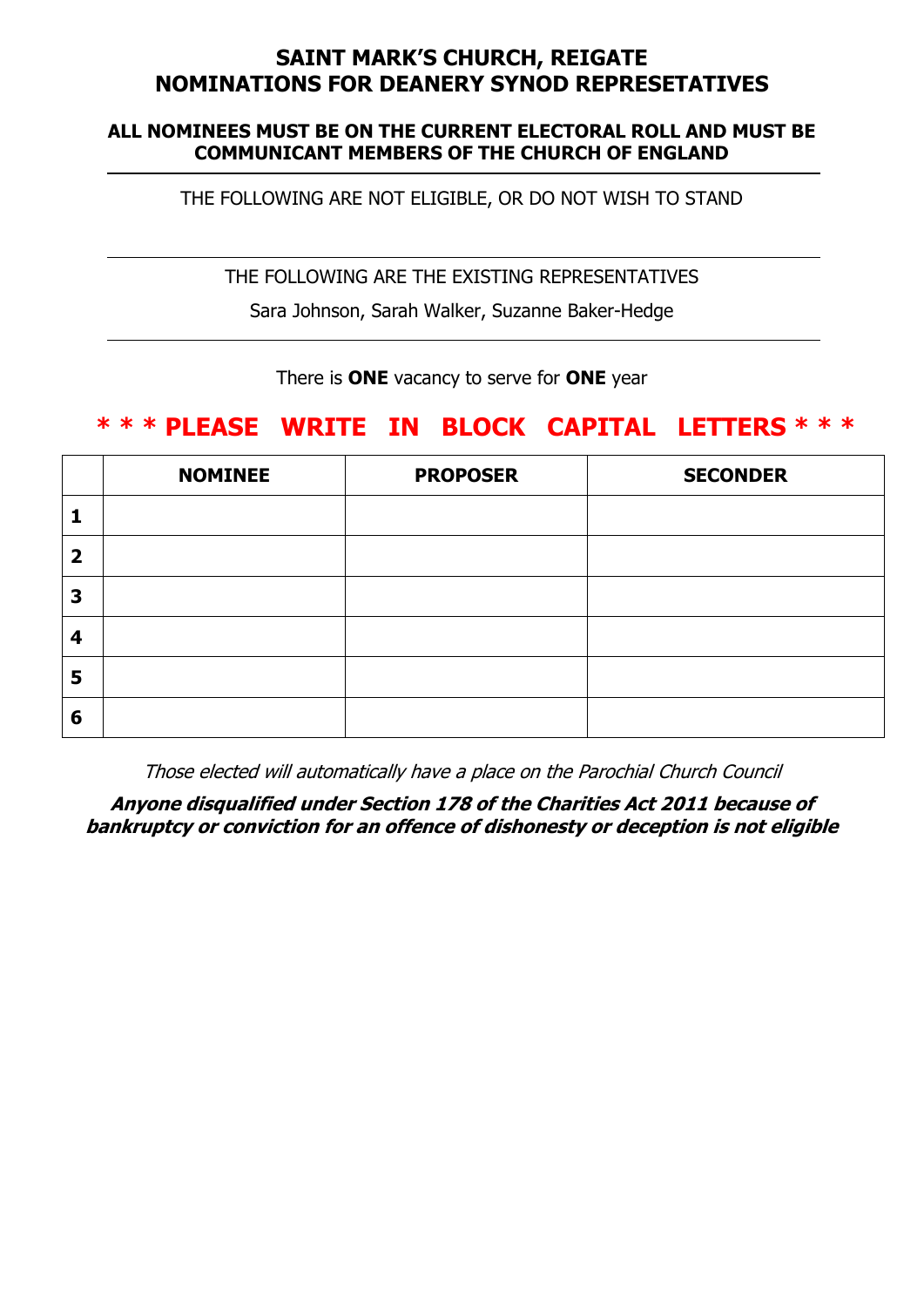## **SAINT MARK'S CHURCH, REIGATE NOMINATIONS FOR CHURCHWARDENS**

#### THE FOLLOWING ARE NOT ELIGIBLE, OR DO NOT WISH TO STAND

None notified

There are **TWO** vacancies each to serve for **ONE** year

## **\* \* \* PLEASE WRITE IN BLOCK CAPITAL LETTERS \* \* \***

|                         | <b>NOMINEE</b> | <b>PROPOSER</b> | <b>SECONDER</b> |
|-------------------------|----------------|-----------------|-----------------|
|                         |                |                 |                 |
| $\overline{\mathbf{2}}$ |                |                 |                 |
| З                       |                |                 |                 |
| $\overline{\mathbf{4}}$ |                |                 |                 |
| 5                       |                |                 |                 |